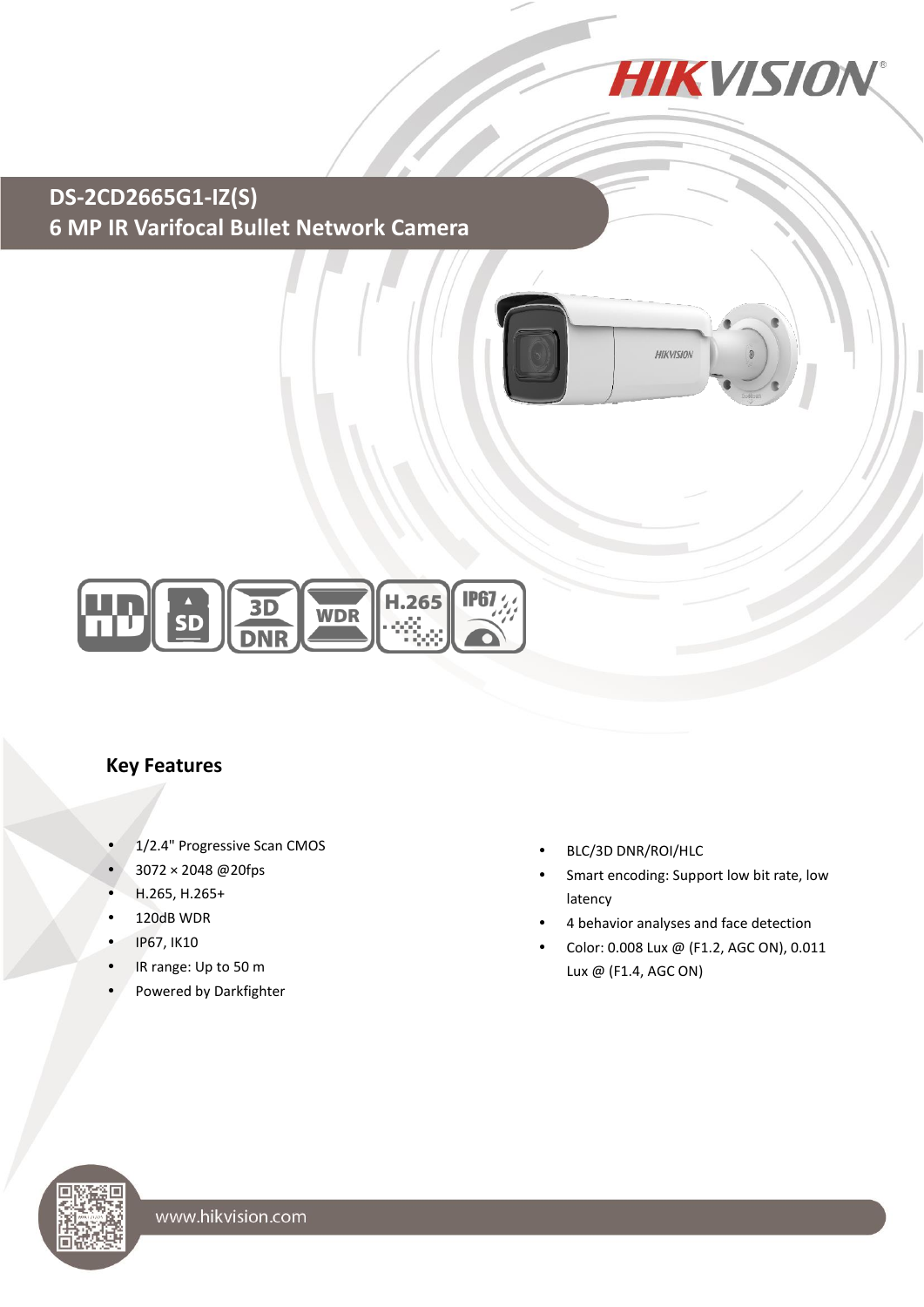

# **Specifications**

X

| Camera                         |                                                                                                                                                                                                            |  |
|--------------------------------|------------------------------------------------------------------------------------------------------------------------------------------------------------------------------------------------------------|--|
| Image Sensor                   | 1/2.4" Progressive Scan CMOS                                                                                                                                                                               |  |
| Min. Illumination              | Color: 0.008 Lux @ (F1.2, AGC ON), 0.011 Lux @ (F1.4, AGC ON)                                                                                                                                              |  |
| <b>Shutter Speed</b>           | 1/3 s to 1/100,000 s                                                                                                                                                                                       |  |
| Slow Shutter                   | Yes                                                                                                                                                                                                        |  |
| Day & Night                    | <b>IR Cut Filter</b>                                                                                                                                                                                       |  |
| <b>Digital Noise Reduction</b> | 3D DNR                                                                                                                                                                                                     |  |
| <b>WDR</b>                     | 120dB                                                                                                                                                                                                      |  |
| 3-Axis Adjustment              | Pan: 0° to 360°, tilt: 0° to 90°, rotate: 0° to 360°                                                                                                                                                       |  |
| Lens                           |                                                                                                                                                                                                            |  |
| Focal length                   | 2.8 to 12 mm                                                                                                                                                                                               |  |
| Lens Type                      | Motorized                                                                                                                                                                                                  |  |
| Aperture                       | F1.4                                                                                                                                                                                                       |  |
| Focus                          | Auto                                                                                                                                                                                                       |  |
|                                | Horizontal field of view: 114° to 34°                                                                                                                                                                      |  |
| <b>FOV</b>                     | Vertical field of view: 71° to 23°                                                                                                                                                                         |  |
|                                | Diagonal field of view: 154° to 41°                                                                                                                                                                        |  |
| Lens Mount                     | $\Phi$ 14                                                                                                                                                                                                  |  |
| IR                             | Up to 50 m                                                                                                                                                                                                 |  |
| IR Range                       | 850 nm                                                                                                                                                                                                     |  |
| Wavelength                     |                                                                                                                                                                                                            |  |
| <b>Compression Standard</b>    |                                                                                                                                                                                                            |  |
| Video Compression              | Main stream: H.265/H.264<br>Sub stream: H.265/H.264/MJPEG                                                                                                                                                  |  |
|                                | Third stream: H.265/H.264                                                                                                                                                                                  |  |
| H.264 Type                     | Main Profile/High Profile                                                                                                                                                                                  |  |
| $H.264+$                       | Main stream supports                                                                                                                                                                                       |  |
| <b>H.265 Type</b>              | Main Profile                                                                                                                                                                                               |  |
| $H.265+$                       | Main stream supports                                                                                                                                                                                       |  |
| Video Bit Rate                 | 32 Kbps to 16 Mbps                                                                                                                                                                                         |  |
| <b>Smart Feature-set</b>       |                                                                                                                                                                                                            |  |
| <b>Smart Event</b>             | Line crossing detection, intrusion detection, unattended baggage detection, object removal detection, face<br>detection, scene change detection                                                            |  |
| <b>Basic Event</b>             | Motion detection, video tampering alarm, exception (network disconnected, IP address conflict, illegal<br>login, HDD full, HDD error)                                                                      |  |
|                                | Trigger recording: memory card, network storage, pre-record and post-record                                                                                                                                |  |
| Linkage Method                 | Trigger captured pictures uploading: FTP, HTTP, NAS, Email                                                                                                                                                 |  |
|                                | Trigger notification: HTTP, ISAPI, alarm output (-S), Email                                                                                                                                                |  |
| <b>Image</b>                   |                                                                                                                                                                                                            |  |
| Max. Resolution                | $3072 \times 2048$                                                                                                                                                                                         |  |
| Main Stream                    | 50Hz: 20 fps (3072 × 2048, 3072 × 1728, 2944 × 1656), 25 fps (2560 × 1440, 1920 × 1080, 1280 × 720)<br>60Hz: 20 fps (3072 × 2048, 3072 × 1728, 2944 × 1656), 30 fps (2560 × 1440, 1920 × 1080, 1280 × 720) |  |
| Sub Stream                     | 50Hz: 25fps (640 × 480, 640 × 360, 320 × 240)<br>60Hz: 30fps (640 × 480, 640 × 360, 320 × 240)                                                                                                             |  |
| <b>Third Stream</b>            | 50Hz: 25fps (1280 × 720, 640 × 360, 352 × 288)                                                                                                                                                             |  |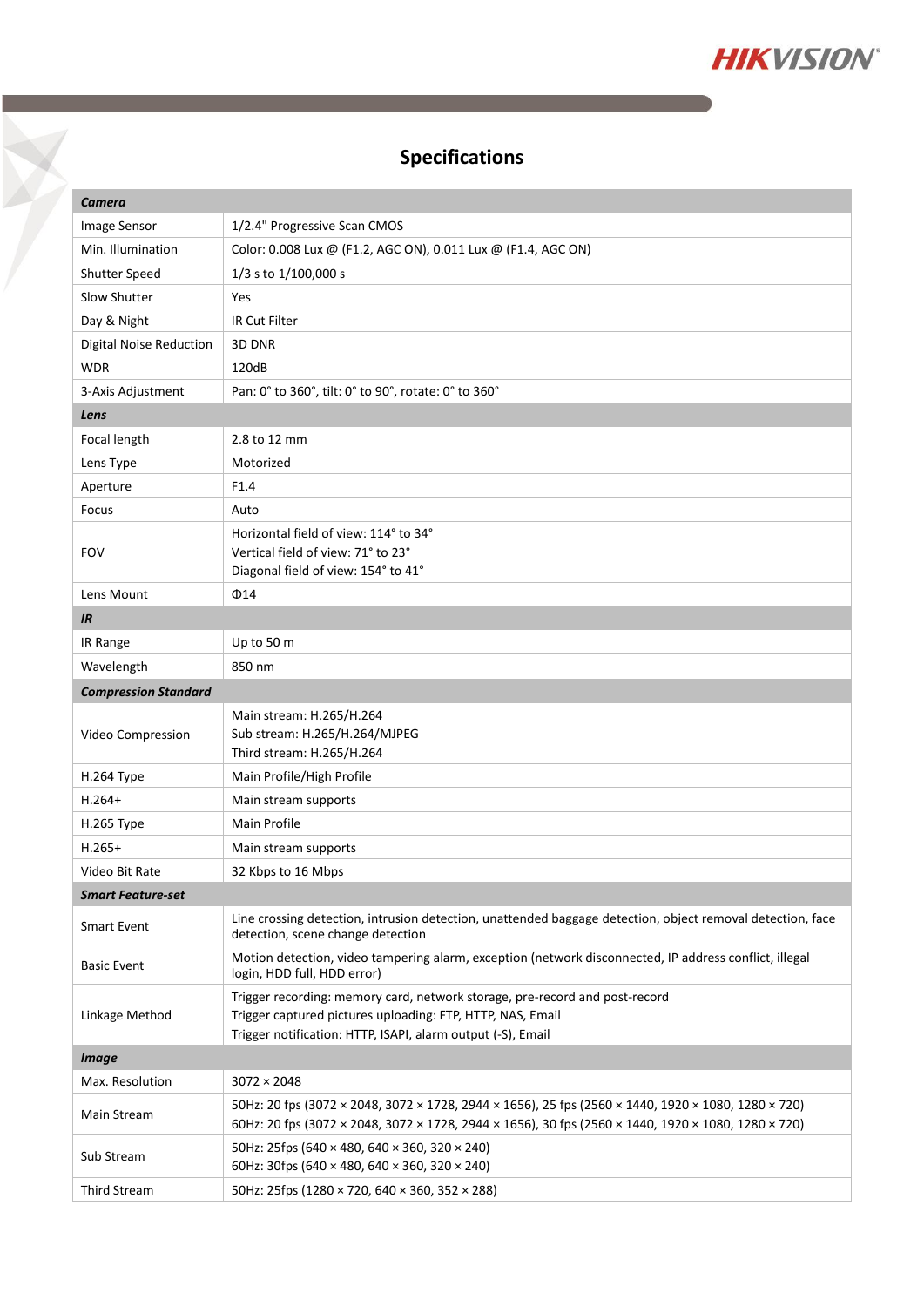

|                                            | 60Hz: 30fps (1280 × 720, 640 × 360, 352 × 240)                                                                                                                                                                                                                                                                                                     |
|--------------------------------------------|----------------------------------------------------------------------------------------------------------------------------------------------------------------------------------------------------------------------------------------------------------------------------------------------------------------------------------------------------|
| Image Enhancement                          | BLC/3D DNR/HLC                                                                                                                                                                                                                                                                                                                                     |
| <b>Image Setting</b>                       | Rotate mode, saturation, brightness, contrast, sharpness, AGC, and white balance adjustable by client<br>software or web browser                                                                                                                                                                                                                   |
| ROI (Region of Interest)                   | Support 1 fixed region for main stream and sub stream separately                                                                                                                                                                                                                                                                                   |
| Day/Night Switch                           | Day/Night/Auto/Schedule/Triggered by Alarm In (-S)                                                                                                                                                                                                                                                                                                 |
|                                            | * Note: When the main stream resolution is 2944 × 1656 and above, max frame rate is 20 fps for all streams.                                                                                                                                                                                                                                        |
| <b>Network</b>                             |                                                                                                                                                                                                                                                                                                                                                    |
| Network Storage                            | Support Micro SD/SDHC/SDXC card (128G), local storage and NAS (NFS, SMB/CIFS), ANR                                                                                                                                                                                                                                                                 |
| Protocols                                  | TCP/IP, UDP, ICMP, HTTP, HTTPS, FTP, DHCP, DNS, DDNS, RTP, RTSP, RTCP, PPPOE, NTP, UPnP, SMTP, SNMP,<br>IGMP, 802.1X, QoS, IPv6, UDP, Bonjour, SSL/TLS                                                                                                                                                                                             |
| <b>General Function</b>                    | Anti-flicker, three streams, heartbeat, mirror, privacy masks, password reset via e-mail, pixel counter, HTTP<br>listening                                                                                                                                                                                                                         |
| API                                        | ONVIF (PROFILE S, PROFILE G, PROFILE T), ISAPI, SDK                                                                                                                                                                                                                                                                                                |
| Security                                   | Password protection, complicated password, HTTPS encryption, 802.1X authentication (EAP-TLS 1.2,<br>EAP-LEAP, EAP-MD5), watermark, IP address filter, basic and digest authentication for HTTP/HTTPS, WSSE<br>and digest authentication for ONVIF, TLS1.2                                                                                          |
| Simultaneous Live View                     | Up to 6 channels                                                                                                                                                                                                                                                                                                                                   |
| User/Host                                  | Up to 32 users<br>3 levels: Administrator, Operator and User                                                                                                                                                                                                                                                                                       |
| Client                                     | iVMS-4200, Hik-Connect, Hik-Central                                                                                                                                                                                                                                                                                                                |
| Web Browser                                | Plug-in required live view: IE8+<br>Plug-in free live view: Chrome 57.0+, Firefox 52.0+, Safari 11+                                                                                                                                                                                                                                                |
|                                            | Local Service: Chrome 41.0+, Firefox 30.0+                                                                                                                                                                                                                                                                                                         |
| <b>Interface</b>                           |                                                                                                                                                                                                                                                                                                                                                    |
| Audio (-S)                                 | 1 input (line in), 1 output, mono sound, terminal block                                                                                                                                                                                                                                                                                            |
| Communication<br>Interface                 | 1 RJ45 10M/100M self-adaptive Ethernet port, terminal block                                                                                                                                                                                                                                                                                        |
| Alarm (-S)                                 | 1 alarm input, 1 alarm output (max. 12 VDC, 30 mA), terminal block                                                                                                                                                                                                                                                                                 |
| Video Output                               | 1Vp-p composite output (75 $\Omega$ ) (For adjustment only)                                                                                                                                                                                                                                                                                        |
| On-board storage                           | Built-in micro SD/SDHC/SDXC slot, up to 128 GB                                                                                                                                                                                                                                                                                                     |
| <b>Reset Button</b>                        | Yes                                                                                                                                                                                                                                                                                                                                                |
| Audio(-S)                                  |                                                                                                                                                                                                                                                                                                                                                    |
| <b>Environment Noise</b><br>Filtering      | Yes                                                                                                                                                                                                                                                                                                                                                |
| Audio Sampling Rate                        | 8 kHz/16 kHz/32 kHz/44.1 kHz/48 kHz                                                                                                                                                                                                                                                                                                                |
| <b>Audio Compression</b>                   | G722.1/G.711/G726/MP2L2/PCM/MP3                                                                                                                                                                                                                                                                                                                    |
| Audio Bit Rate                             | 64Kbps(G.711)/16Kbps(G.722.1)/16Kbps(G.726)/32-192Kbps(MP2L2)/8Kbps-320Kbps(MP3)                                                                                                                                                                                                                                                                   |
| <b>General</b>                             |                                                                                                                                                                                                                                                                                                                                                    |
| <b>Operating Conditions</b>                | -30 °C to +60 °C (-22 °F to +140 °F), humidity 95% or less (non-condensing)                                                                                                                                                                                                                                                                        |
| Web Client Language                        | 32 languages<br>English, Russian, Estonian, Bulgarian, Hungarian, Greek, German, Italian, Czech, Slovak, French, Polish,<br>Dutch, Portuguese, Spanish, Romanian, Danish, Swedish, Norwegian, Finnish, Croatian, Slovenian, Serbian,<br>Turkish, Korean, Traditional Chinese, Thai, Vietnamese, Japanese, Latvian, Lithuanian, Portuguese (Brazil) |
| Power Supply                               | 12 VDC ± 25%, Ф5.5mm coaxial power plug; PoE(802.3at, class 4)                                                                                                                                                                                                                                                                                     |
| <b>Power Consumption</b><br>Current<br>and | 12 VDC, 1.2A, max. 14.5W<br>PoE: (802.3at, 42.5V to 57V), 0.5A to 0.3A, max. 18W                                                                                                                                                                                                                                                                   |
| <b>Protection Level</b>                    | IP67, IK10                                                                                                                                                                                                                                                                                                                                         |
| Material                                   | Front cover: metal, back cover: metal                                                                                                                                                                                                                                                                                                              |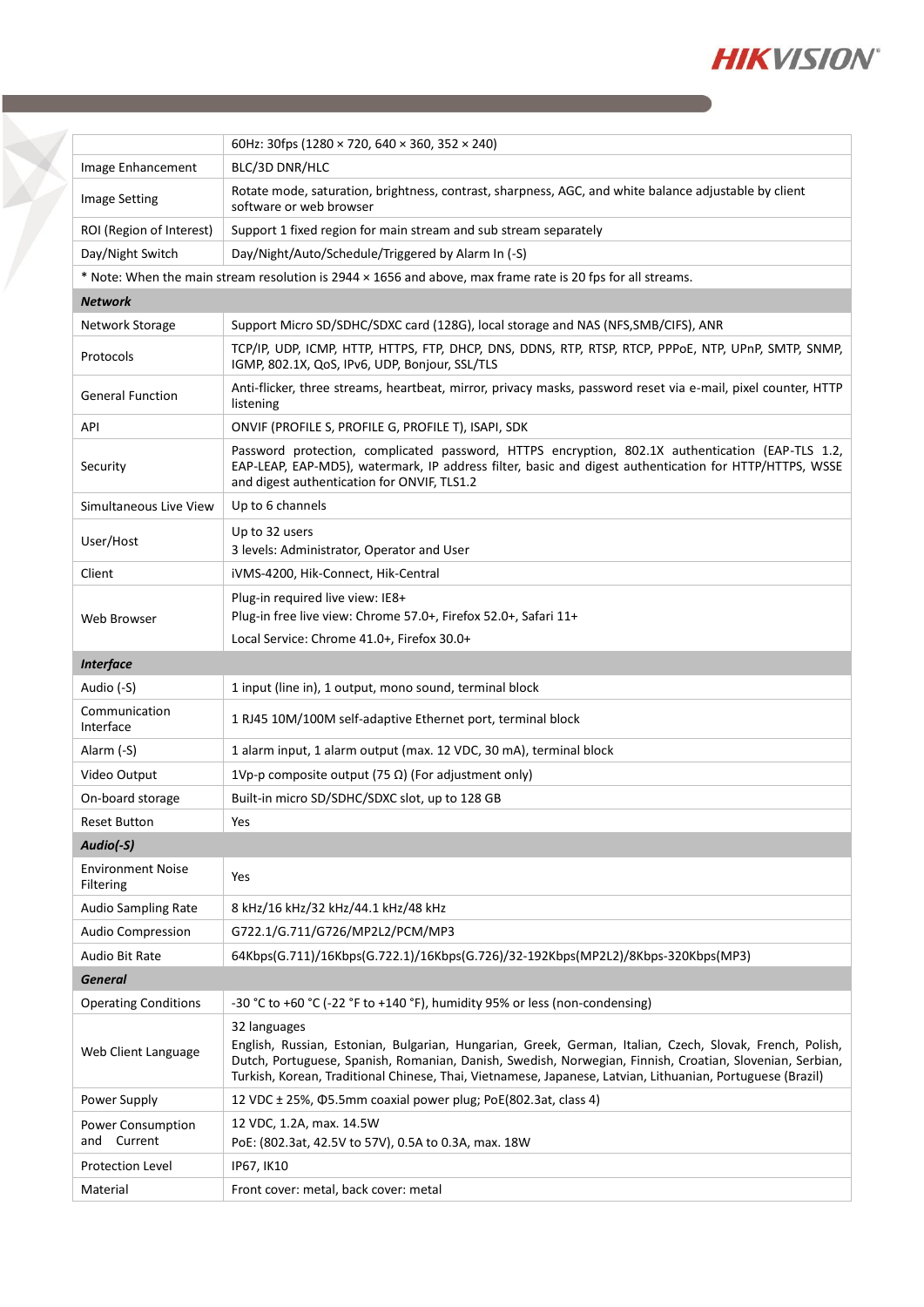

| Dimensions | Camera: $\Phi$ 105 × 297.5 mm ( $\Phi$ 4.1"× 11.7")        |
|------------|------------------------------------------------------------|
| Weight     | Camera: 1300 g (2.9 lb.)<br>With package: 2000 g (4.4 lb.) |

### **Available Model:**

DS-2CD2665G1-IZ (2.8 to 12 mm), DS-2CD2665G1-IZS (2.8 to 12 mm)

### **Dimensions**